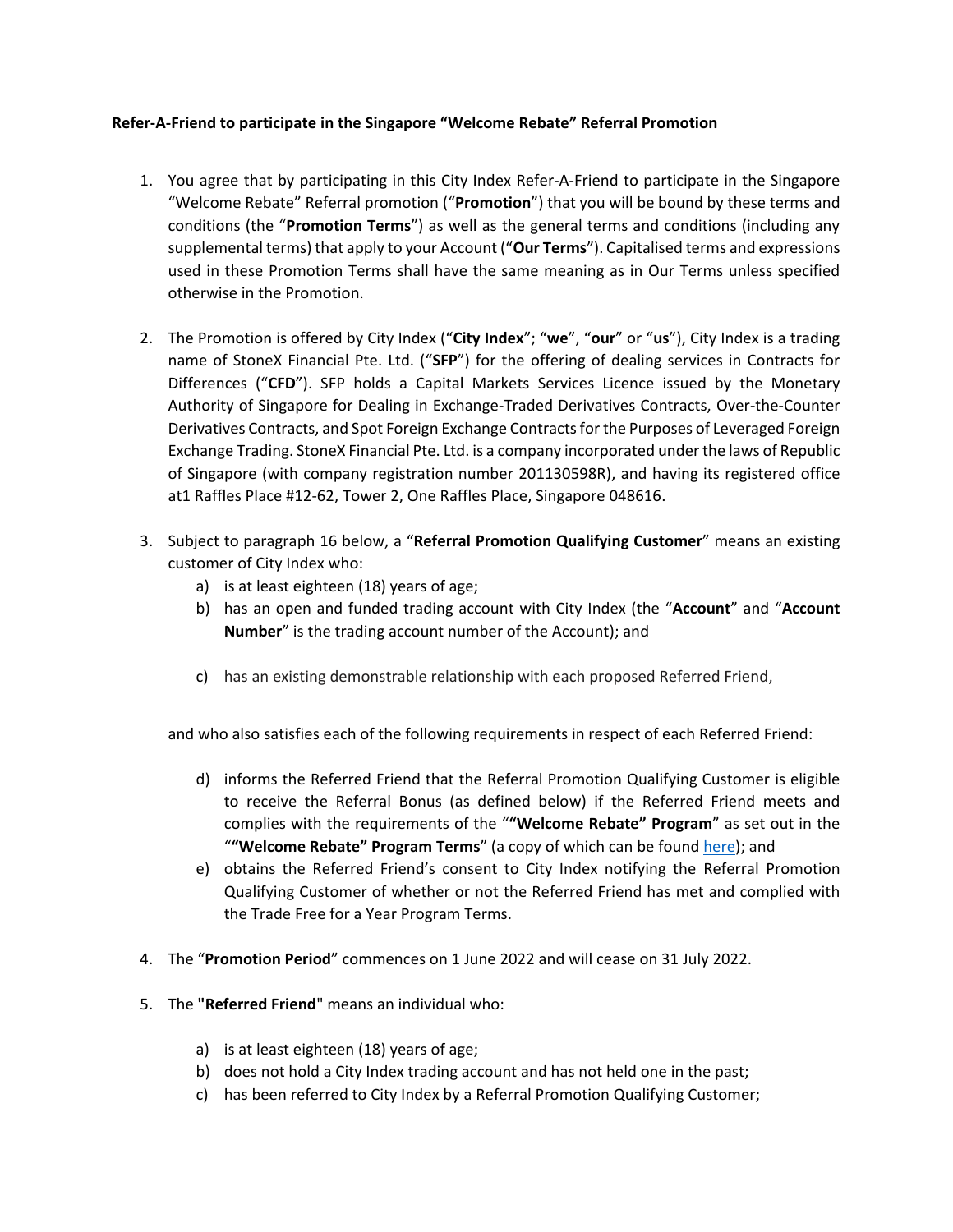- d) opens a City Index trading account and is approved as a customer by City Index;
- e) is eligible to take part in the Welcome Rebate Program as set out in the Welcome Rebate Program Terms and complies with such terms at all times;
- f) registers their Referral Promotion Qualifying Customer's Account Number as instructed by City Index within the Promotion Period; and
- g) achieves tier 3 monthly Trading Costs in accordance with the Welcome Rebate Program Termsin at least two (2) of the first three (3) months of their participation in the Welcome Rebate Program.

## **6. If the Referred Friend fails to register the Account Number correctly the Referral Bonus will not be paid to the Referral Promotion Qualifying Customer.**

- 7. A Referral Promotion Qualifying Customer can introduce up to 5 Referred Friends and the Promotion is available to self-directed trading account holders only. The "**Referral Bonus**" is SGD1,000 per Referred Friend for the first, second and third Referred Friends, SGD3,000 per Referred Friend the fourth and fifth Referred Friends.
- 8. The Promotion is strictly limited to one (1) participating Account per household, unless trading statements can be provided which show the Referral Promotion Qualifying Customer and the Referred Friend have a history of operating independently with their existing brokers. Managed accounts and accounts referred by an Introducing Broker are not eligible to participate in the Promotion.
- 9. The Referral Promotion Qualifying Customer will receive the "**Referral Bonus**" into their Account no more than three (3) weeks after the Referred Friend has achieved tier 3 monthly Trading Costs in accordance with the Welcome Rebate Program Terms in at least two (2) of the first three (3) months of the Referred Friends participation in the Welcome Rebate Program.
- 10. There are no partial pay-outs, which means that if the Referred Friend does not achieve tier 3 monthly Trading Costs in at least two (2) of the first three (3) months of the Referred Friends participation in the Welcome Rebate Program, the Referral Promotion Qualifying Customer will not receive any Referral Bonuses in respect of such Referred Friend.
- 11. Your Account must be open and not the subject of any dispute with us or Default on the date the Referral Bonus becomes payable to the Referral Promotion Qualifying Customer's Account.
- 12. Without prejudice to the generality of these Promotion Terms, we shall have the sole discretion to determine your eligibility under these Promotion Terms, including, without limitation, whether or not you are a Referral Promotion Qualifying Customer or whether or not the Referred Friend has achieved tier 3 monthly Trading Costs in at least three (3) months over a six (6) month period. We reserve the right not to accept an applicant from a Referral Promotion Qualifying Customer for any reason or without reason as we shall determine in our sole discretion.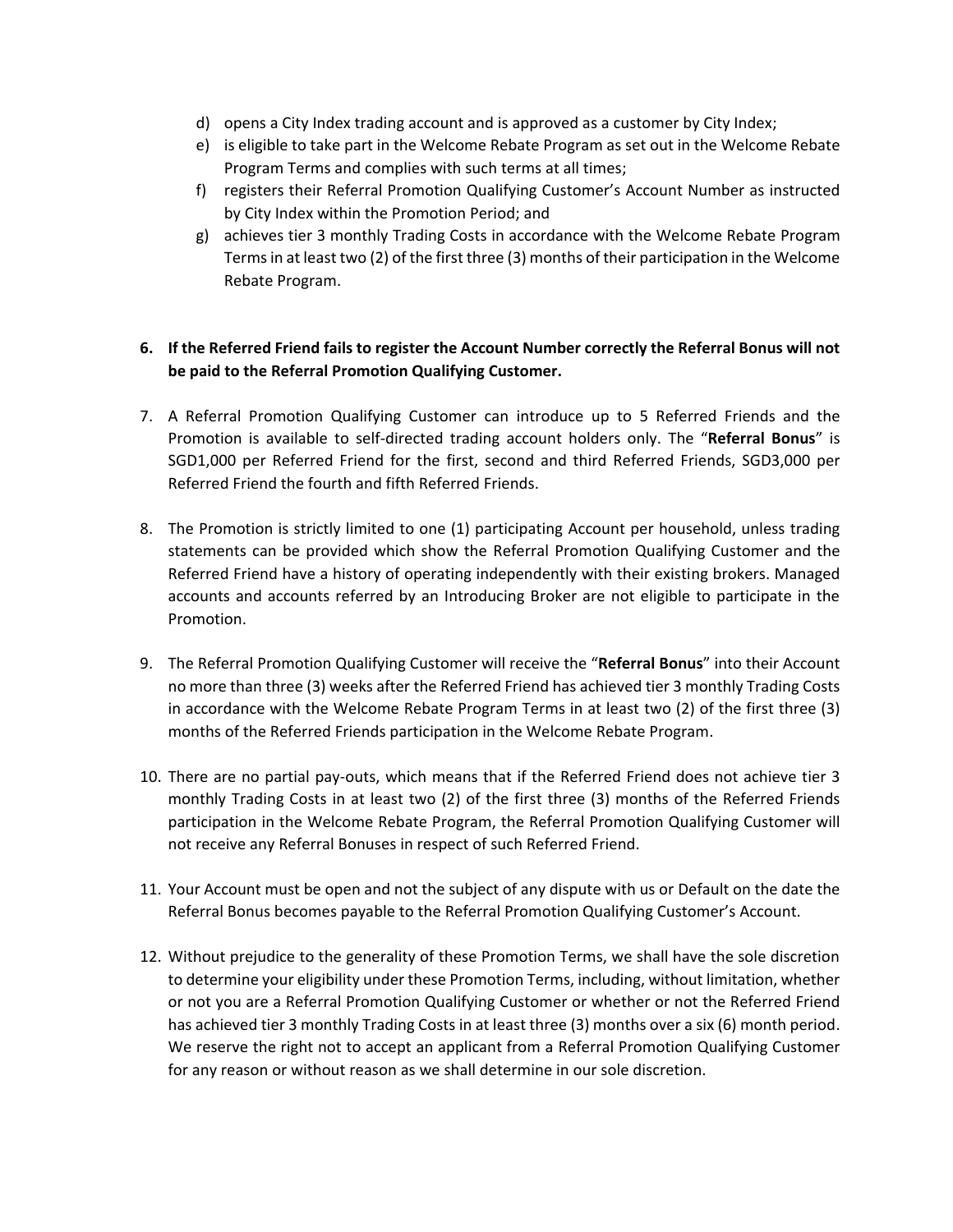- 13. Under no circumstances will we be liable for any losses that a Referral Promotion Qualifying Customer or Referred Friend may incur as a result of trading on their Account(s). The Promotion is not intended to change a customer's risk preferences or investment strategies and we accept no responsibility for the same.
- 14. Referral Promotion Qualifying Customer s and Referred Friends should read these Promotion Terms carefully, as well as Our Terms and the risk warnings. Under no circumstances will we be liable for any losses that customers may incur as a result of trading on their Account(s) using the Referral Bonus or otherwise.
- 15. The Referral Promotion Qualifying Customer undertakes not to provide the Referred Friend any form of financial or investment advice, recommendations or opinions or undertake any other activities that would be considered a regulated activity in Singapore.
- <span id="page-2-0"></span>16. Our employees, or other producers or suppliers associated with this Promotion, their advertising, printing and publicity agencies, and their immediate family members (i.e. any person residing in the household of the aforementioned people) will not be eligible to participate in the Promotion.
- 17. This Promotion shall not be applicable in conjunction with, and Referral Promotion Qualifying Customers shall not be entitled to participate in, any other offer, program or promotion offered by us except for the Welcome Rebate Program.
- 18. In the event that a person takes part in the Promotion who does not meet the qualifying criteria set out here, we reserve the right, without prejudice to any other rights under these Promotion Terms or Our Terms, to immediately remove the Referral Bonus from the applicable account(s). In addition, we reserve the right at our sole discretion to disqualify any individual that tampers or attempts to tamper with the entry process, the operation of the Promotion, or breaches the Promotion Terms or Our Terms. City Index reserves the right to exclude Referral Promotion Qualifying Customer or Referred Friend from this Promotion (or a Referred Friend from the Welcome Rebate Program) if we believe that the participants have tried to benefit from this promotion not in good faith, to simply take advantage of the offer.
- 19. We reserve the right to alter, amend or terminate this Promotion, or any aspect of it, at any time and without prior notice. We may make changes to these Promotion Terms and will notify you of these changes by posting the modified terms on our Website www.cityindex.com.sg. We recommend you revisit these Promotion Terms regularly, and by your continued use of our services you accept any such modified terms.
- 20. Any dispute or situation arising from the Promotion or these Promotion Terms will be resolved by our management in a manner it deems to be the fairest to all concerned, and that decision shall be final and/or binding on all entrants.
- 21. If these Promotion Terms are translated into a language other than English, then the English version of the Promotion Terms shall prevail where there is an inconsistency.